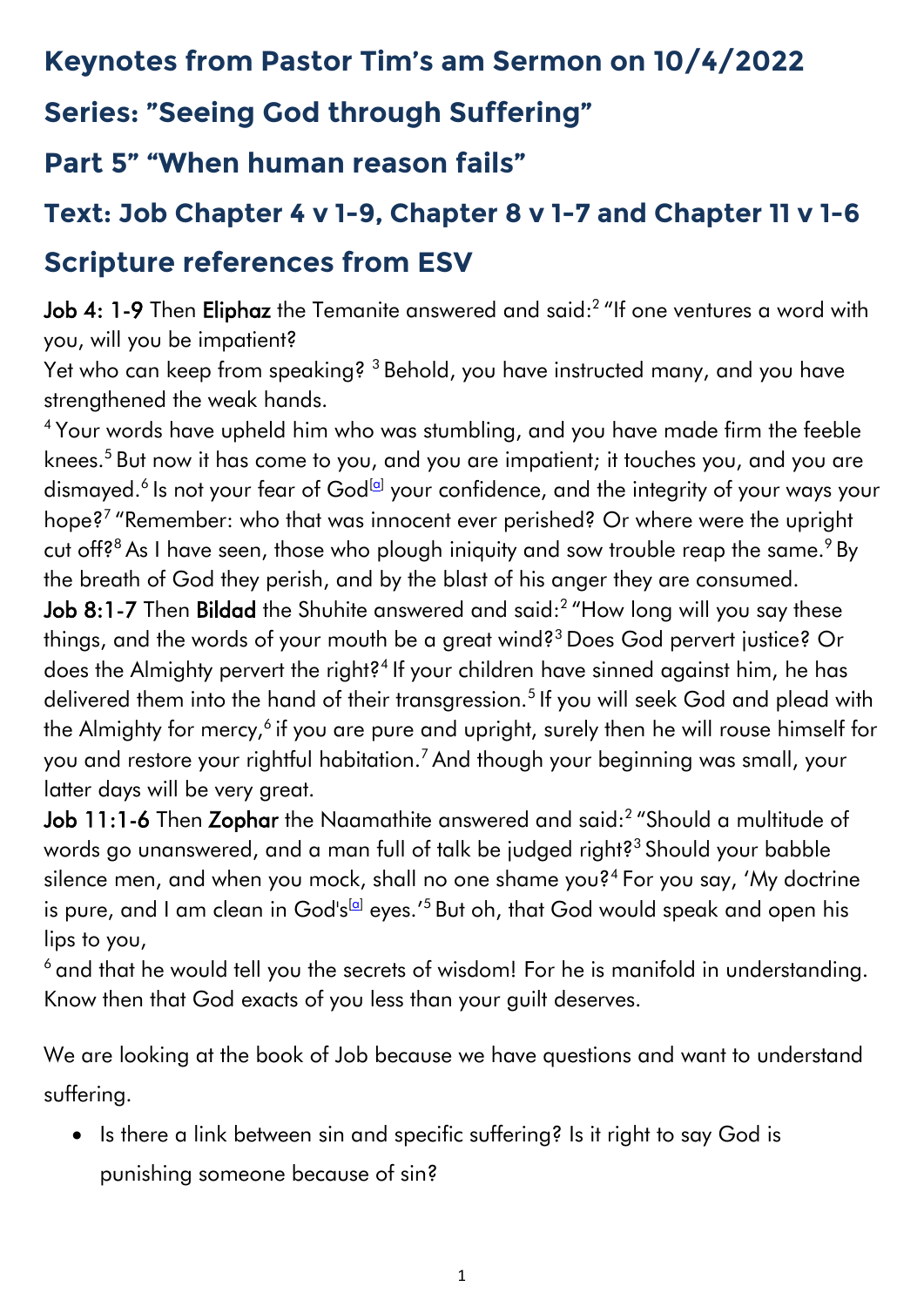• Is the explanation for suffering as simple as saying 'good things happen to good people and bad things happen to bad people? Are bad things are only happening to us because we have done something bad?

Though we may not consciously think this, it shows in our heart whenever we have a bad day and attribute it to God punishing us simply because our quiet time was rushed that morning.

Job's friends took this approach when they applied their doctrine to Job's suffering. His friends were loyal, grieving, wise and, for a while, silent. They only spoke after Job had spoken. Out of the anguish of his heart, Job cursed the day of his birth and wished God would end his life.

His friends thought they knew all there was to know about God and suffering, but their wisdom was just human wisdom, based on dubious spiritual experiences and limited human experience of sin and suffering. They are an example to us of what happens when human reason fails.

The three friends didn't mean to be cruel. However, because they saw Job's sufferings as a theological problem to be fixed, rather than seeing Job as a man to be comforted and love, they added to his suffering.

#### Their human wisdom failed. It failed to make sense of God's suffering and it failed to comfort Job.

How can we avoid doing the same thing? We need to look at what the friends said to Job. The 39 chapters that contain their speeches and Job's responses are hard to read. They say things that are right, but also things that are clearly wrong. Their speeches are written in poetry which uses metaphors intended to draw out our emotions, but need us to work at understanding what they mean.

There are three rounds of verbal sparring, rather like a boxing match but with three men against one. We need to find our way through this, understand what is being said and, more importantly, discover what we need to learn.

#### The core arguments of the three friends through the next chapters:

1. Eliphaz begins by commending Job as a man who has been a blessing to others in the past, but then he goes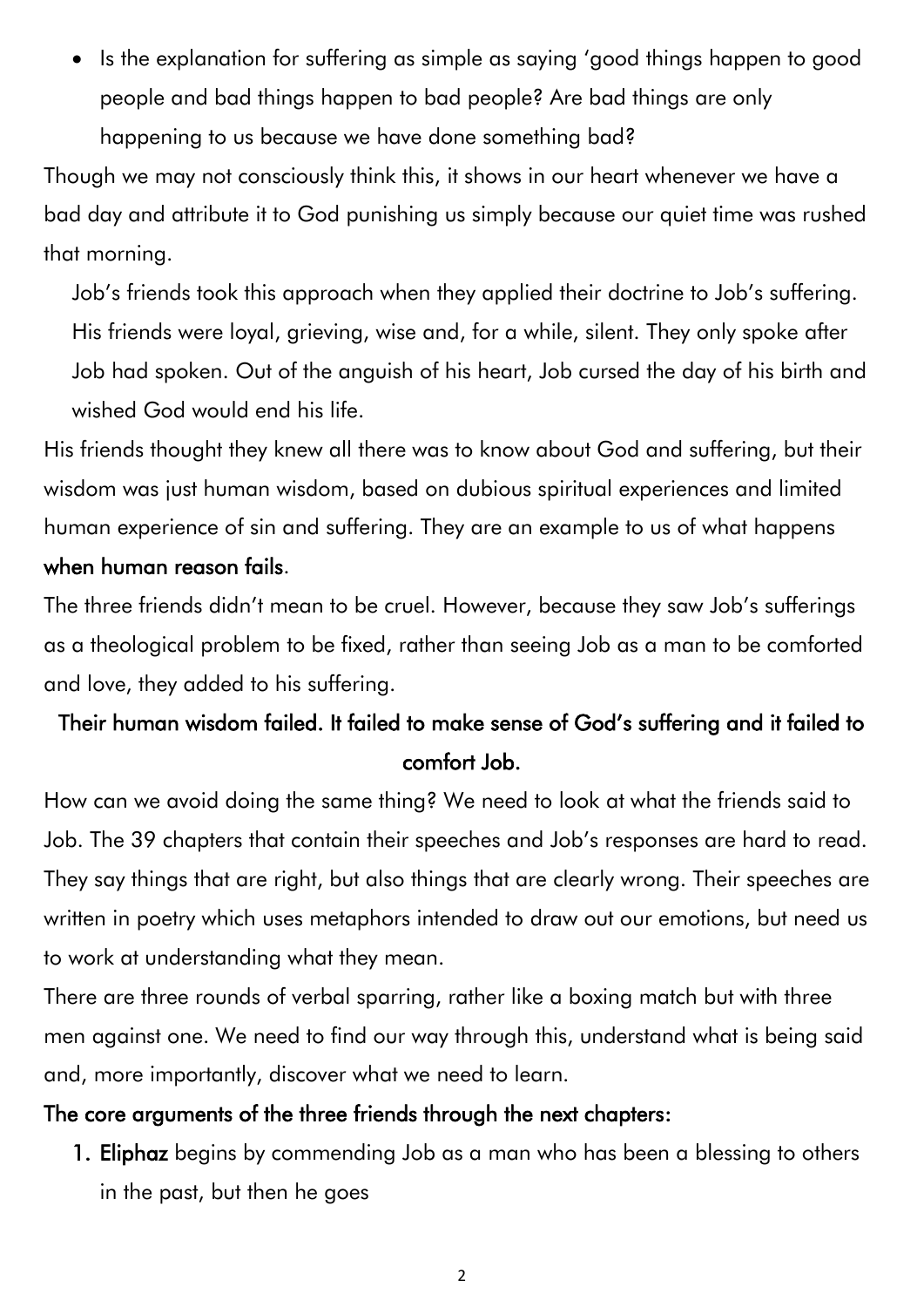on to lay out his doctrine – his view of who God is and how he runs the world. (4:1-9 above)

- Innocent people don't suffer (v7). It is only the wicked who reap trouble (v8), and that is because God is angry with them (v9)
- He claims his doctrine was given to him through a spiritual experience (4:12-17 see p4).

He goes on to speak about the way God acts justly in the world (5:8-16 see p4).

- God frustrates the plans of the wicked, bringing their schemes to an end (5:12 see p4).
- God saves the poor and oppressed from the hands of the wicked.

His conclusion is that God is chastising Job because of some wrong he has done (5:17 see p4), and counsels him to accept the discipline of the Lord and seek God's mercy.

- 2. Eliphaz next accuses Job of not fearing God, using his own words against him. (15:4-6 see p4).
- He repeats his assertion that no human born on earth can be righteous (15:14) see p4), implying that therefore Job's suffering must be because of sin in his life.

Eliphaz speaks of his own wisdom, which he has acquired by observing what happens in the world.

- He asserts that evil people suffer loss because God runs the world with justice.
- 3. Eliphaz falsely accuses Job of sins he hasn't committed (22:5-11 see p4) to make the situation fit his theology.
- Eliphaz again counsels Job to confess his sin and seek God's mercy.

Bildad is the second friend to speak in each round of speeches.

1. Bildad first speaks in Chapter 8 (above) and accuses Job of perverting the justice of God (vv1-3 above).

Then he says something that is truly shocking (v4). To a man who is grieving the death of his ten children, Bildad says

- your children got what they deserved because they were sinful.
- He goes on to imply that Job's suffering is because of his own unrighteousness (v6).

In summary, Bildad, Job's friend (!) says to him: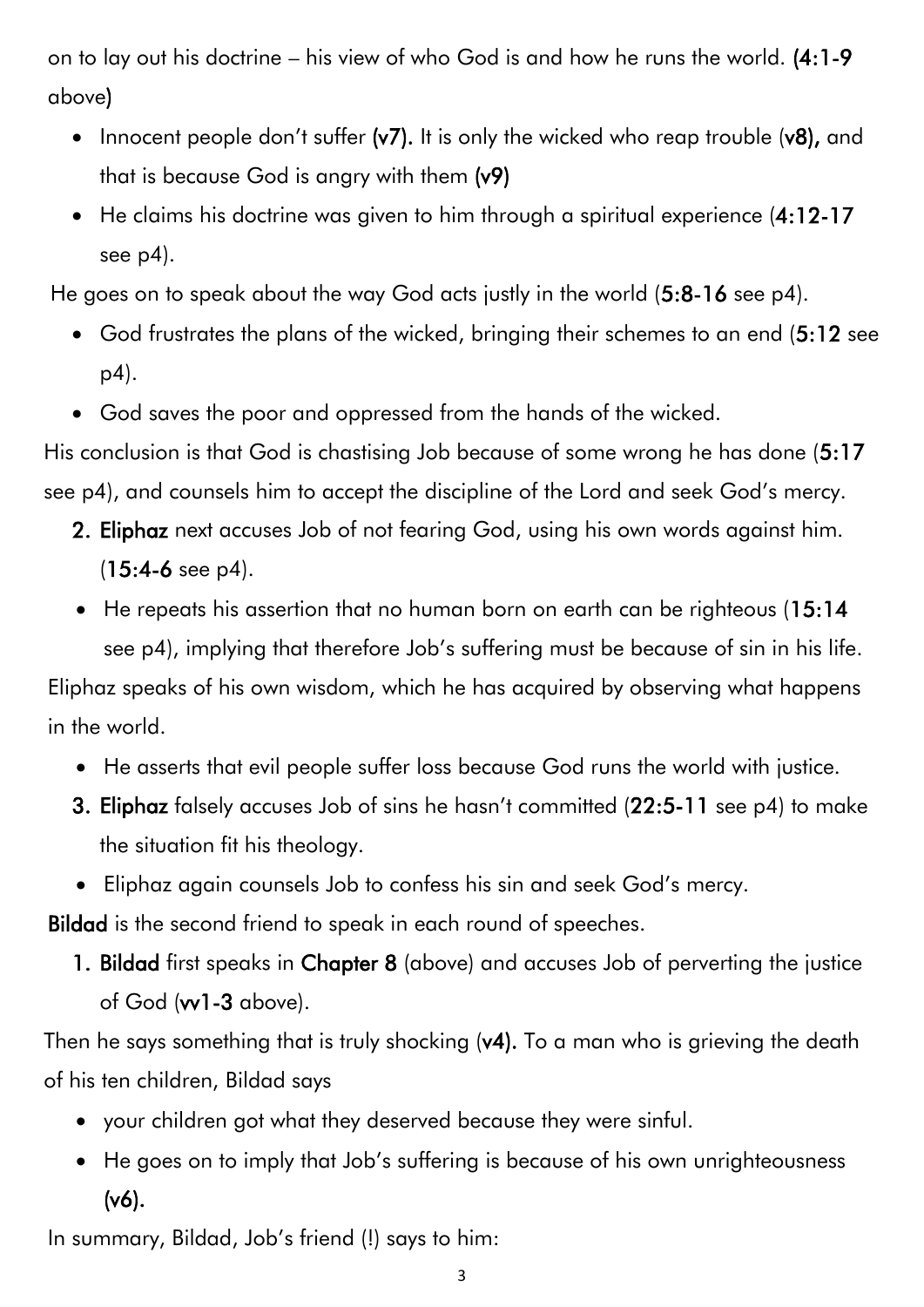- You are suffering because of your sin and your children are dead because of their sin
- If you don't want to follow them to the grave, you need to repent of your sin and plead for God's mercy (v5)
- 2. Bildad continues in a similar vein to Eliphaz (18:5 see p4).
- Evil people suffer loss in this world because God is a just God.
- 3. Bildad is adamant that his original assertion holds true.
- since all humans are sinful, Job is suffering because of his sin (25:4 see p4).

Zophar is the last friend to speak each time (11:1-6 above).

- 1. He is angry with Job for what he has said in his responses.
- He accuses Job of hidden sins that God would reveal if he spoke
- He knows that Job has lost everything, but declares that Job is suffering less than he deserves for his sins (v6).
- 2. Like the other friends, he counsels Job.
	- If he will only put his sin away and seek God, then God will bless him (11:13ff see p4)
	- He too asserts that the exulting of the wicked is short and the joy of the godless but for a moment (20:5)
- 3. Zophar is silent after the second round of speeches.

In each round of speeches, **Job**'s response to his friends follows a pattern:

• He protests his innocence, appeals to God to vindicate him and makes a statement about his trust in God.

To summarise the doctrine of Eliphaz, Bildad and Zophar:

- God is just, and deals justly with sin, bringing calamity on the wicked
- Humans are sinful. Job is no exception, as evidenced by his suffering and deserved worse than he got.
- Job needs to confess his sin rather than protest his innocence, and turn from that sin to seek God's mercy.

Are they right in their doctrine?

#### It is true that God is just and deals justly with sin. It is true that God brings calamity on wicked people.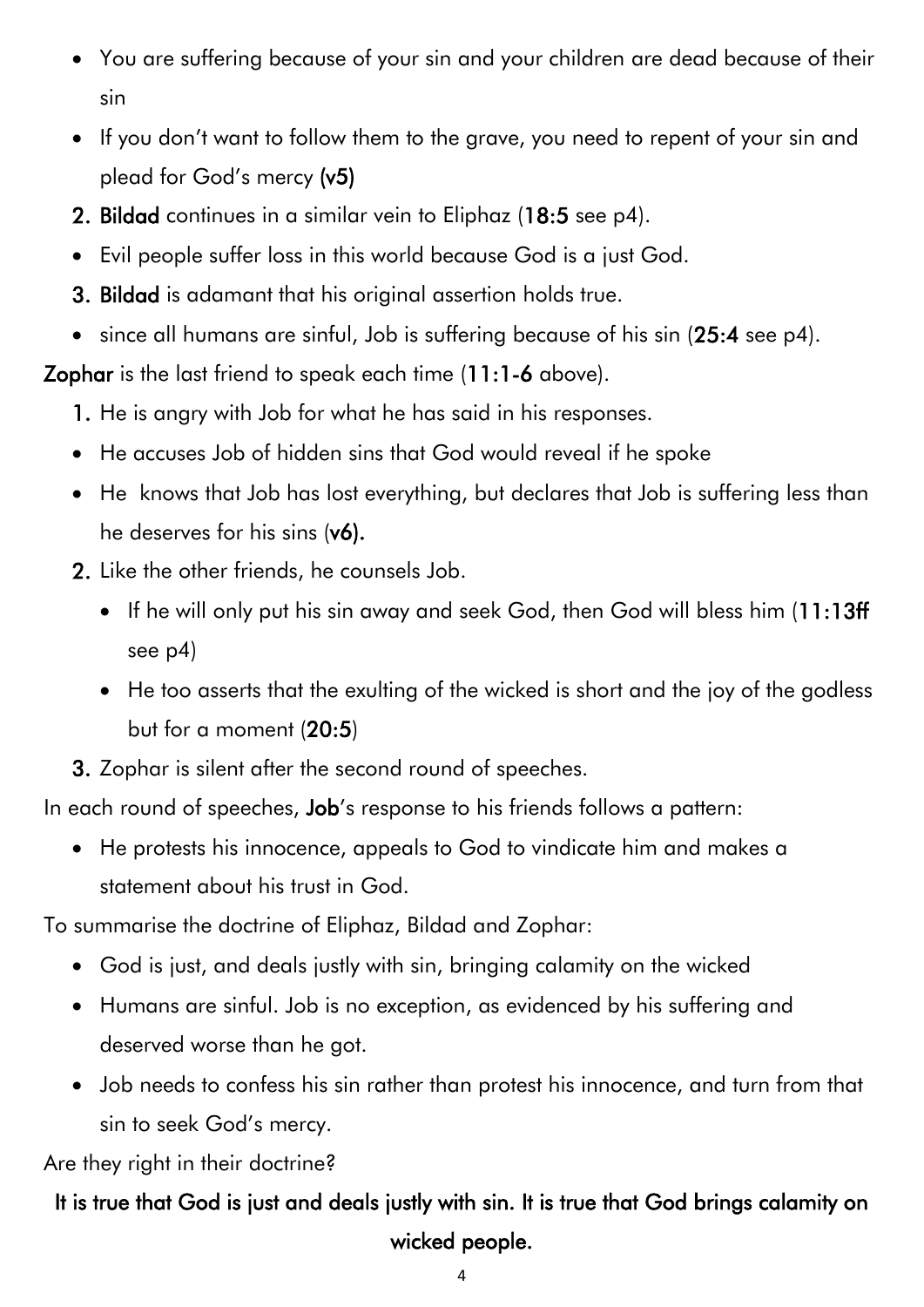Does this mean that Job's calamity is evidence of hidden unconfessed sin? We can read God's verdict on Job. (1:8,

42:7-8 see p4). Eliphaz, Bildad and Zophar are right in some of what they say about God but

#### They are wrong about Job and the reason he is suffering.

What can we learn from all of this?

- 1. We need to be careful of right doctrine wrongly applied. Eliphaz was right that God does discipline us when we sin against him, and suffering may be because God is disciplining us. In that case we need to accept it rather than kick against it. (Hebrews 12:5-11 see p4). However, this right doctrine was wrongly applied to Job.
	- God says Job was a blameless man, and it would have been unjust of him to discipline a blameless man.

It is easy to rush in with right doctrine and fail to listen to what the suffering person is saying, doing untold damage. We do this to ourselves when suffering comes and we go on a mission to hunt down sin in our life. We end up tormenting ourselves more and finding we are robbed of the joy of the Lord. In doing this, we miss the point that:

2. We need to live with the mystery of sin and suffering. Throughout the Bible, we discover that both good and bad people have lives of great suffering, and equally lives of comfort and ease.

#### The mystery of sin and suffering cannot be boiled down to bad people suffer bad things and good people get good things

This simplistic view of the world led to Job's friends wrongly applying right doctrine. Today the same simplistic view has led to a **wrong doctrine**, which, when preached, offers false hope and fleeces people of their wealth:

• You are suffering because you do not have enough faith in God. If you exercise more faith, God will take away illness and pain, and will give you earthly comforts and wealth.

#### This doctrine is a lie of the devil and is born in the pit of hell Rather than seeing suffering as a problem to be solved, we need to accept that

## There is suffering in the world that we cannot explain and we need to see the person suffering as someone to be loved and comforted.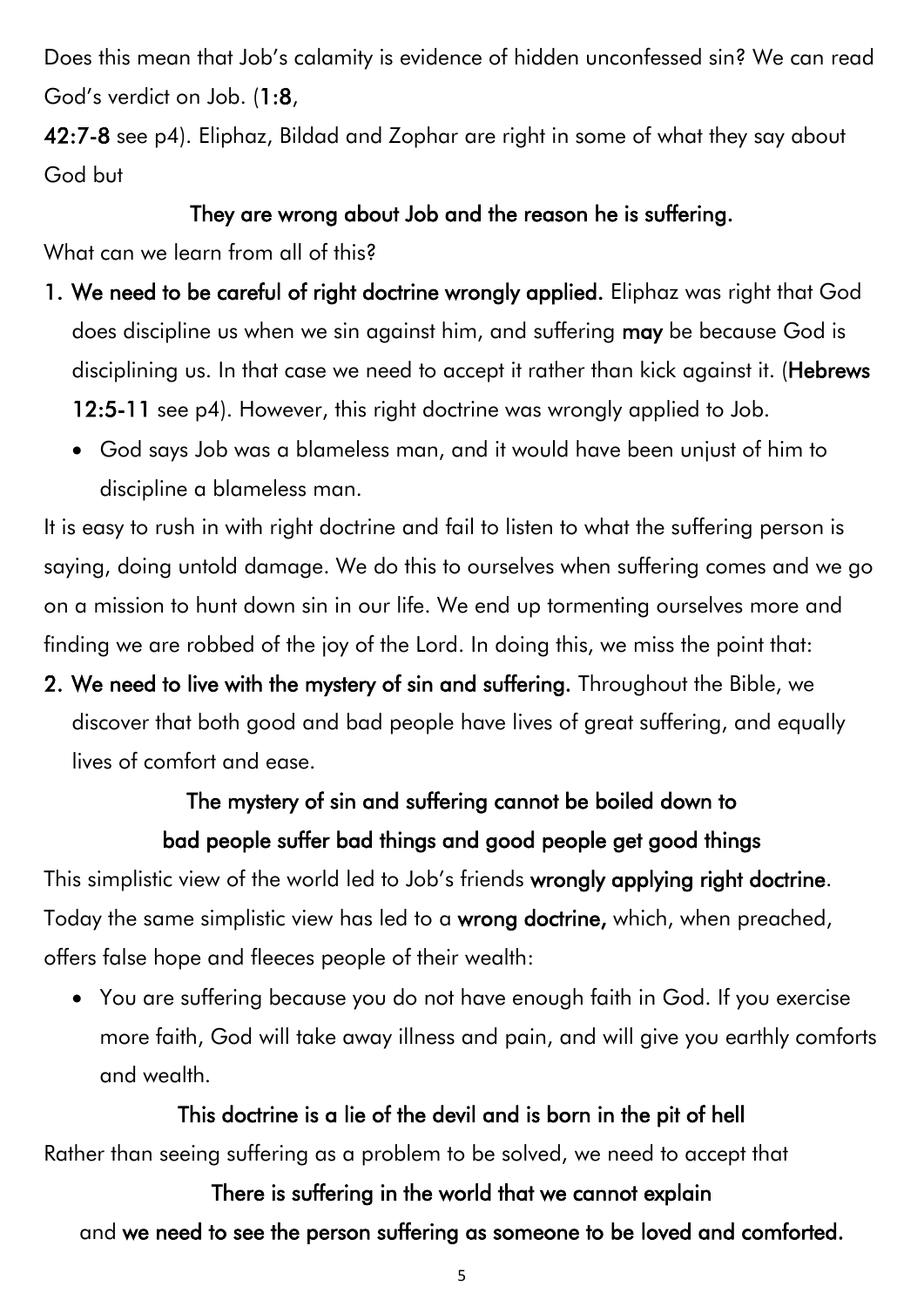3. We need to accept that righteous people do suffer unjustly in this world. Job's friends could not accept this as a possibility. If they had really listened to Job, known the life he lived and trusted what he was saying they would have come to a different conclusion. We have no excuse for applying right doctrine wrongly, or for having wrong doctrine, because we have an example of one who was completely righteous and yet still suffered.

#### The Lord Jesus Christ

The mystery of sin and suffering is ultimately answered in Jesus. God is just and must deal justly with sin. In one sense, Zophar was right. Job may have been blameless, but he wasn't sinless. He did deserve Hell, but he didn't get Hell, because he was looking for a redeemer. He was looking for the Lord Jesus Christ. We also don't get what we deserve (Hell) if we are trusting in Jesus. Jesus, the only righteous man who has ever been born of a woman and who did not deserve Hell, suffered Hell for us so that we might be forgiven of sin and put right with God.

#### One day, Jesus will justly right every wrong and the mystery of sin and suffering will be resolved.

Until then we need to be careful that we don't wrongly apply right doctrine.

#### We need to live with the mystery of sin and suffering and accept that righteous people suffer unjustly in this world.

# 4:12-17 Now a word was brought to me stealthily; my ear received the whisper of it.

<sup>13</sup> Amid thoughts from visions of the night, when deep sleep falls on men,

<sup>14</sup> dread came upon me, and trembling, which made all my bones shake.

 $15$  A spirit glided past my face; the hair of my flesh stood up.

<sup>16</sup> It stood still, but I could not discern its appearance. A form was before my eyes; there was silence, then I heard a voice:

<sup>17</sup> 'Can mortal man be in the right before<sup>[\[b\]](https://www.biblegateway.com/passage/?search=Job+4&version=ESVUK#fen-ESVUK-12948b)</sup> God? Can a man be pure before his Maker?

5:8-16 As for me, I would seek God, and to God would I commit my cause,

 $\degree$  who does great things and unsearchable, marvellous things without number:

 $10$  he gives rain on the earth and sends waters on the fields;

 $11$  he sets on high those who are lowly, and those who mourn are lifted to safety.

 $12$  He frustrates the devices of the crafty, so that their hands achieve no success.

 $13$  He catches the wise in their own craftiness, and the schemes of the wily are brought to a quick end.

<sup>14</sup> They meet with darkness in the daytime and grope at noonday as in the night. <sup>15</sup> But he saves the needy from the sword of their mouth and from the hand of the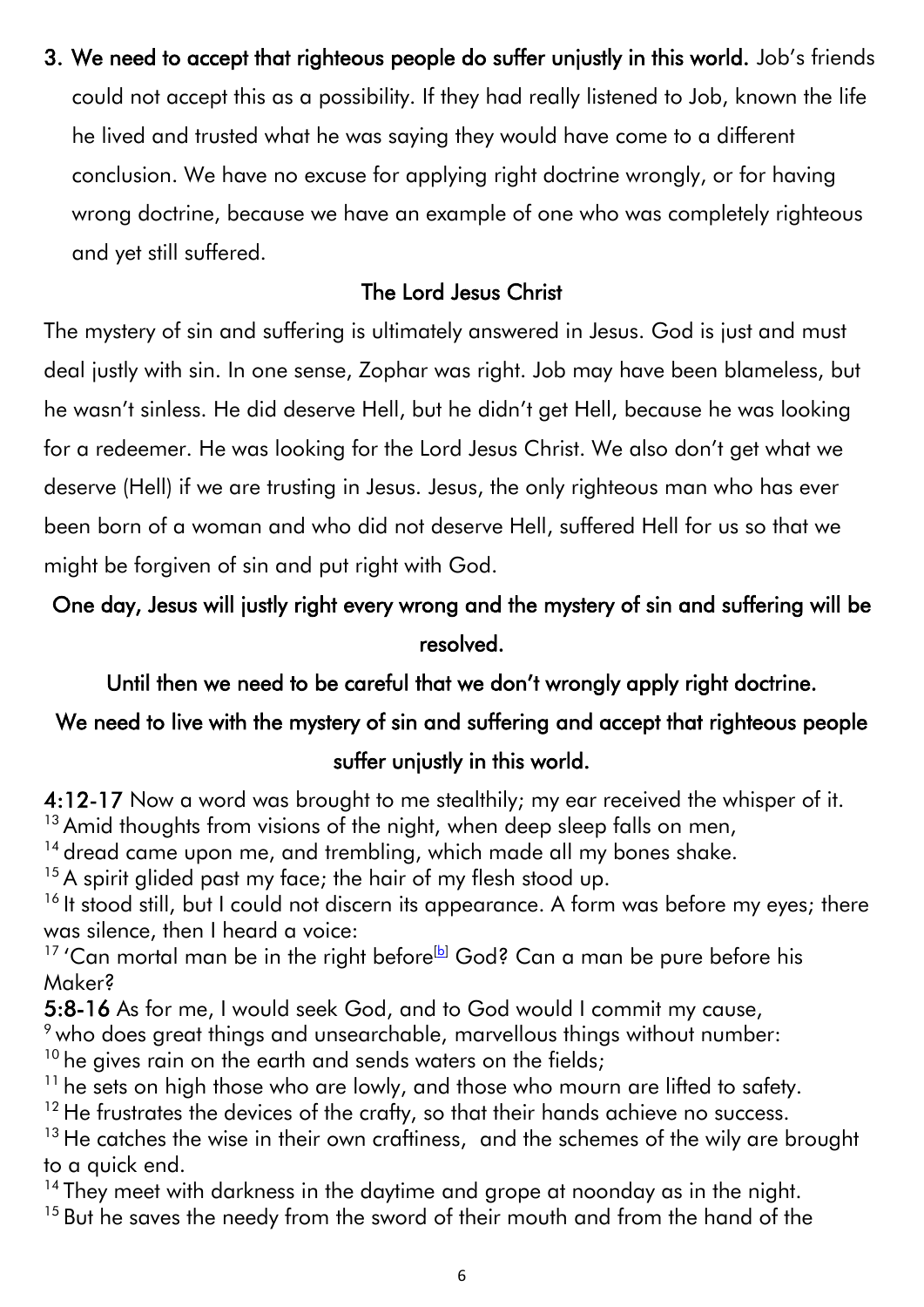mighty.

<sup>16</sup> So the poor have hope, and injustice shuts her mouth.

5:17 Behold, blessed is the one whom God reproves; therefore despise not the discipline of the Almighty.

11:13ff If you prepare your heart, you will stretch out your hands towards him.

<sup>14</sup> If iniquity is in your hand, put it far away and let not injustice dwell in your tents.

<sup>15</sup> Surely then you will lift up your face without blemish; you will be secure and will not fear.

<sup>16</sup> You will forget your misery; you will remember it as waters that have passed away.

<sup>17</sup> And your life will be brighter than the noonday; its darkness will be like the morning. <sup>18</sup> And you will feel secure, because there is hope; you will look around and take your

rest in security.

<sup>19</sup> You will lie down, and none will make you afraid; many will court your favour.

<sup>20</sup> But the eyes of the wicked will fail; all way of escape will be lost to them, and their hope is to breathe their last."

15:4-6 But you are doing away with the fear of God $^{[a]}$  $^{[a]}$  $^{[a]}$  and hindering meditation before God.

 $5$  For your iniquity teaches your mouth, and you choose the tongue of the crafty.

<sup>6</sup> Your own mouth condemns you, and not I; your own lips testify against you.

15:14 What is man, that he can be pure? Or he who is born of a woman, that he can be righteous?

18:5 "Indeed, the light of the wicked is put out, and the flame of his fire does not shine 20:5 the exulting of the wicked is short, and the joy of the godless but for a moment 22:5-11 Is not your evil abundant? There is no end to your iniquities.

<sup>6</sup> For you have exacted pledges of your brothers for nothing and stripped the naked of their clothing.

 $<sup>7</sup>$  You have given no water to the weary to drink, and you have withheld bread from the</sup> hungry.

 $8$ The man with power possessed the land,  $\,$  and the favoured man lived in it.

<sup>9</sup> You have sent widows away empty, and the arms of the fatherless were crushed.

<sup>10</sup> Therefore snares are all round you, and sudden terror overwhelms you,

 $11$  or darkness, so that you cannot see, and a flood of water covers you.

25:4 How then can man be in the right before God? How can he who is born of woman be pure?

1:8 And the LORD said to Satan, "Have you considered my servant Job, that there is none like him on the earth, a blameless and upright man, who fears God and turns away from evil?"

42:7-8 After the LORD had spoken these words to Job, the LORD said to Eliphaz the Temanite: "My anger burns against you and against your two friends, for you have not spoken of me what is right, as my servant Job has. <sup>8</sup> Now therefore take seven bulls and seven rams and go to my servant Job and offer up a burnt offering for yourselves. And my servant Job shall pray for you, for I will accept his prayer not to deal with you according to your folly. For you have not spoken of me what is right, as my servant Job has."